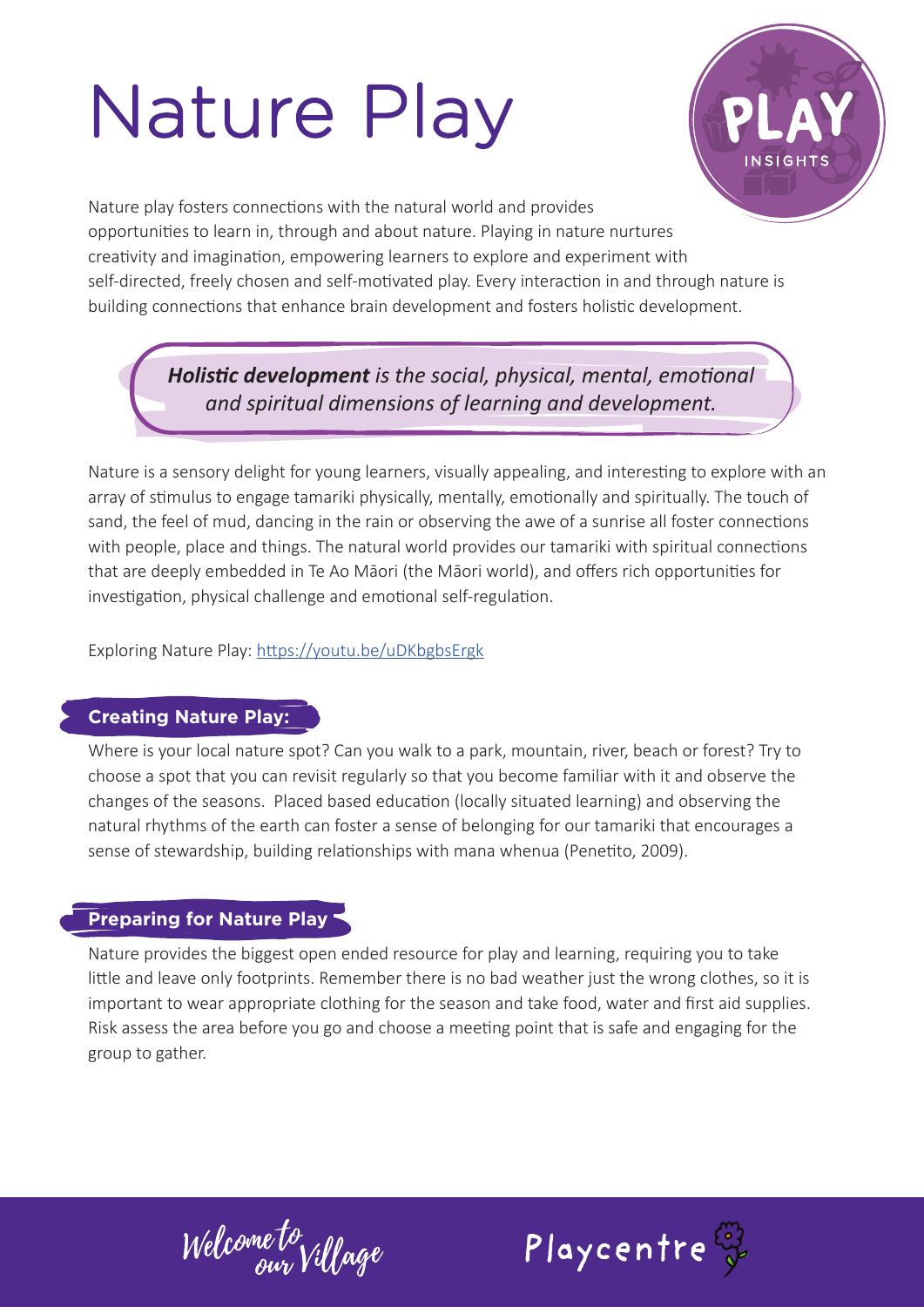#### **Ground the group with a karakia or whakatauki (Maori prayer or proverb)**

*Ko Papatuanuku tō tātou whāea tō tātou mātua. The land is our mother, the embracing parent who nourishes and sustains us, when we pass, she folds us in her arms.* 

Establish an agreed set of guidelines to follow, keep them simple such as: Respect nature, respect each other and respect boundaries (personal, physical and relational).

Being in nature provides the opportunity to slow down, unwind and explore. Use your senses to ponder - what you can see, what can you hear, and what can you feel? Allow these observations to stimulate investigations and inquiry.

#### **Roles in Nature Play**

In nature young learners can take the lead in exploration with adults learning alongside them. Vygotsky a sociocultural theorist describes it "like a dance – the child leads and the adult follows, always closely in tune with the child's actions" (Davis & Keller, 2009).

*Sociocultural theory considers human development to be social and cultural process, meaning all learning and development happens when the learner interacts with people, places and things.*

Collaborative inquiry empowers learner to investigate the world around them using open ended questions and observations. Learning together enables both the adult and the young learner to prompt and provoke inquiry. An infant may crawl over to the long grass, a toddler notices an ants nest, a young child leads a bug hunt or an adult proposes wonderings about the ecosystem of a river. Valuing learner contributions creates unique learning opportunities between adults, young learners and the natural world and supports mental, emotional and physical risk taking.

As kaiako (educators) our role is to encourage and support young learners to take calculated risk by knowing and trusting the learner. Young learners have an innate drive to seek challenges and push boundaries with nature offering an environment for risk taking opportunities. Whether climbing trees, jumping off rocks or rolling down banks risk taking can develop courage, resilience and determination. While we must remove genuine hazards such as something the young learner cannot see or is unaware of, when we slow down, step back and observe the learner with minimal support, we empower the young learner with the opportunity to overcome challenges, problem solve and grow.

- 1. Choose a local nature place
- 2. Risk assess the area
- 3. Wear appropriate clothes for the season, pack water, food and first aid
- 4. Slow down and use all your senses to explore and investigate
- 5. Support safe risk taking

Watch to learn more about risk taking

https://www.youtube.com/ watch?v=smEwpYRPA08 #action=share